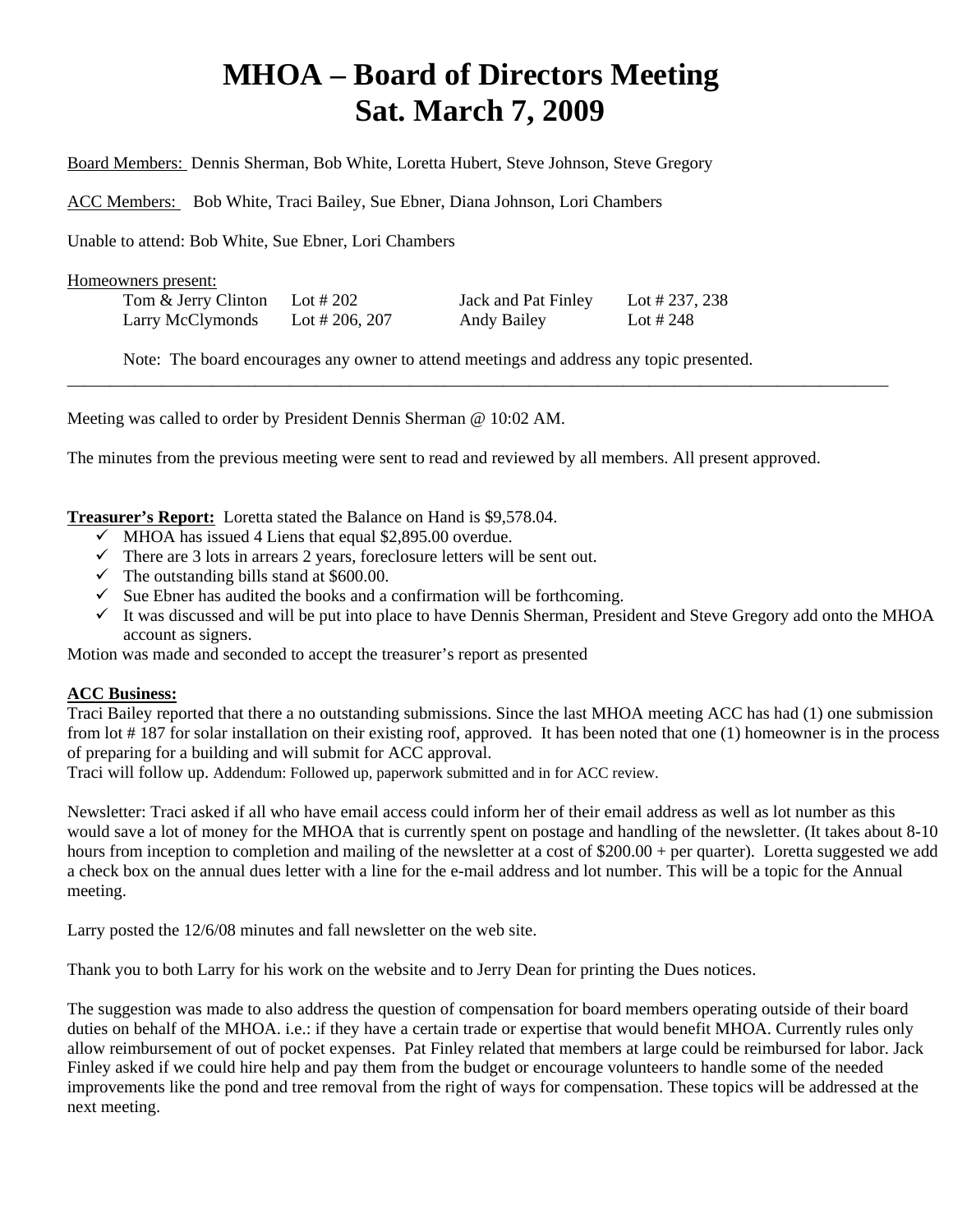# **Pond:**

Steve Johnson reported that fish have been ordered and that the cost is greater than last year. Steve J. questioned if we wanted to spend more on the same amount of fish or keep the expenditure the same and receive less fish or possibly do we want a different size fish. It was decided to keep the dollar amount and size the same.

Steve J. said that after October most of the uncaught fish die. It was asked if the possibility of opening up catch and keep after Labor Day to all fishermen (and women) may be viable. The current rules are 2 fish for children 16 an under with catch and release for adults, unless the fish is damaged beyond recovery. Andy Bailey asked if we could make a summary and discuss these options at the annual meeting.

Larry asked if many people use the Pond. Steve J. said several people a week take their children and animals for recreation in the summer. Jerry related that some people use the pond with out members present; some may not even be visitors of members. It was also brought up that the fence needs repairs.

# **Burn Pile:**

Steve Johnson reported that the pile was consolidated and is still ready to burn. Steve G. again contacted Steve Bargas about burning and Steve B. related that the wind conditions and dryness have made it difficult to insure the adjacent property will be in no danger of fire. Steve G. reported that no permit was required by the fire department but a permit was required if MHOA burned it ourselves. Steve B. again suggested we consider using the Indian Mountain Pit or dig our pit out with a sufficient fire-break in the future to ensure safety. The question was asked if the grader could be used to make the pit, Steve J. suggested it would be more effective to use a front end loader.

This will be a topic of the annual meeting.

Steve J. noted the burn pile gate has splits where the bolts are installed making it difficult to keep it standing. He will get a bid to replace the posts and hinges. It was again recommended we only open the gate toward the outside until it can be better stabilized. The fence also needs some repair in spring it will be put on the spring "to do" list.

Tom asked if the board has considered selling or trading the 35 acres where the bun pit is located, he heard that someone had made an offer. Dennis stated yes a friend of the Carrington's (ranch owner on 285) was interested in the property, called and left a message. They called back and I told them that we would bring this up at the Annual Meeting in June. An opinion is needed from the membership as to the feasibility and particulars concerning our ability to transfer ownership to another person*. S*tatements were made that the burn pit is very convenient and encourages residents to clear their land for fire protection; this might be discouraged if we have to haul the slash to Indian Mountain.

## **Roads:**

Steve Johnson stated that MHOA has purchased a Road grader with a 12-foot blade and a 6-foot wing from Marvin Muntz. Consideration for the purchase was cost associated, the operation and maintenance costs as well as insurance and storage for it. Dennis stated that additional concerns considered and for review are in the winter newsletter and can read via mail, email or on the website for all the members.

The question of drifts on the north end was addressed, though a mild winter the north entrance closed. The cost to open Georgia Pass Lookout was \$595.00 by a private contractor, Jerry asked why? Steve J. answered that snow thaw, freeze and thaw gave us ice and was allowed accumulate making it extremely hard to remove with anything but a large front end loader.

The Grader was brought up by Tom, asking if the unit had all wheel drive. Steve J. stated that it had 4 wheel drive and chains on the rear tires. Tom then stated that articulation of the front plow during plowing of the ditches caused wheel oscillation making it difficult to use **(I think that is what he said).**

Jerry asked why the board purchased the grader without membership approval. Steve J. replied that this topic was brought up in the last annual meeting and that he was tasked to pursue alternatives to our spending large amounts of money for road maintenance summer and winter.